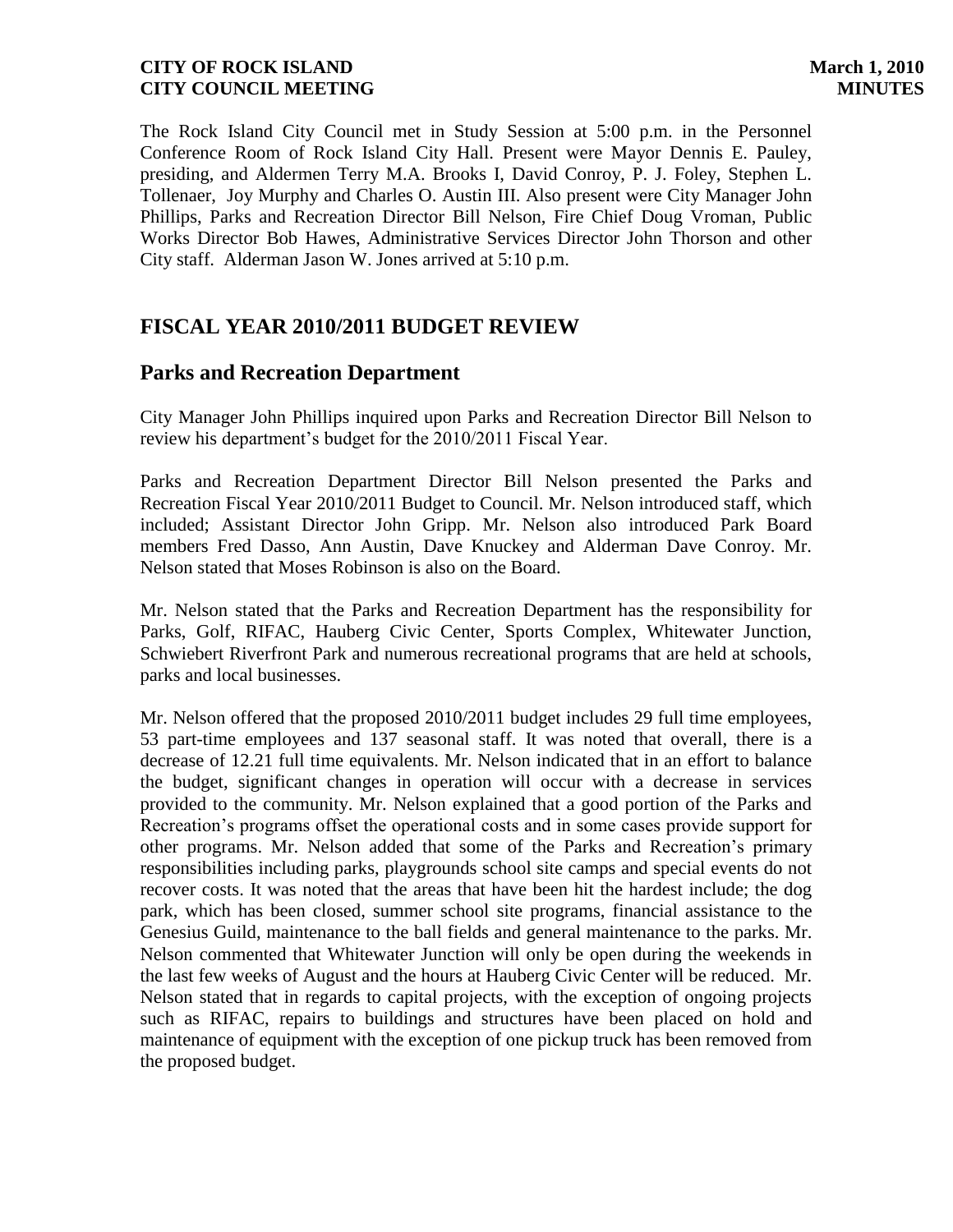Mr. Nelson pointed out that overall; the department is being impacted by the increase in minimum wage requirements for the State of Illinois, no increase in its Property Tax Levy in the last two (2) years and lower revenues.

Mr. Nelson discussed the Administrative side of the budget, stating that some of the full time staff expenses have been transferred to RIFAC, which is reflected in the decrease of 1.25 full time equivalents. It was noted that supply and service materials were decreased to minimum use. Mr. Nelson indicated that in the area of Park Maintenance, the Parks division will continue to maintain park areas and oversee the capital projects currently underway. It was noted that seasonal staffing has been cut back and maintenance will be reduced in the parks and visible landscape areas.

Mr. Nelson offered that in the Recreational area, seasonal staffing used to support youth sports has decreased and supplies for camps, ball fields and general repair of facilities has been reduced. Mr. Nelson mentioned that it is hopeful that some assistance will be received from outside funding sources to reinstate the summer school site programs and the dog park.

Mr. Nelson discussed Whitewater Junction and noted that the parking lot was completed and work was done on the pool drains. It was noted that hours have been reduced for this year at the pool due to a drop in attendance this past year as a result of the weather. Mr. Nelson added that due to the cutback in hours, staffing levels have been reduced.

Mr. Nelson then discussed Highland Springs Golf Course, Saukie Golf Course and the Golf Pro Shop.

Mr. Nelson stated that the membership at RIFAC has had a slight increase due to marketing efforts and new program offerings. Mr. Nelson indicated that the expansion of the center, which includes a gym, classrooms, administrative offices, whirlpool and updated pool deck is currently underway. Mr. Nelson added that for Parks and Recreation, there have been many cuts to balance the budget and it will be very tight this year.

Discussion followed regarding expansion and programming as it relates to RIFAC; construction of the Quad City Botanical Center's Children's Garden as it relates to design; Schwiebert Riverfront Park as it relates to events and completion dates; summer school site programming and the dog park as it relates to funding; consolidation of park offices as it relates to RIFAC and the Hauberg Civic Center; and the overall operation of the Parks and Recreation Department as it relates to services.

# **Fire Department**

Fire Chief Doug Vroman presented the Fire Department's 2010-2011 Budget.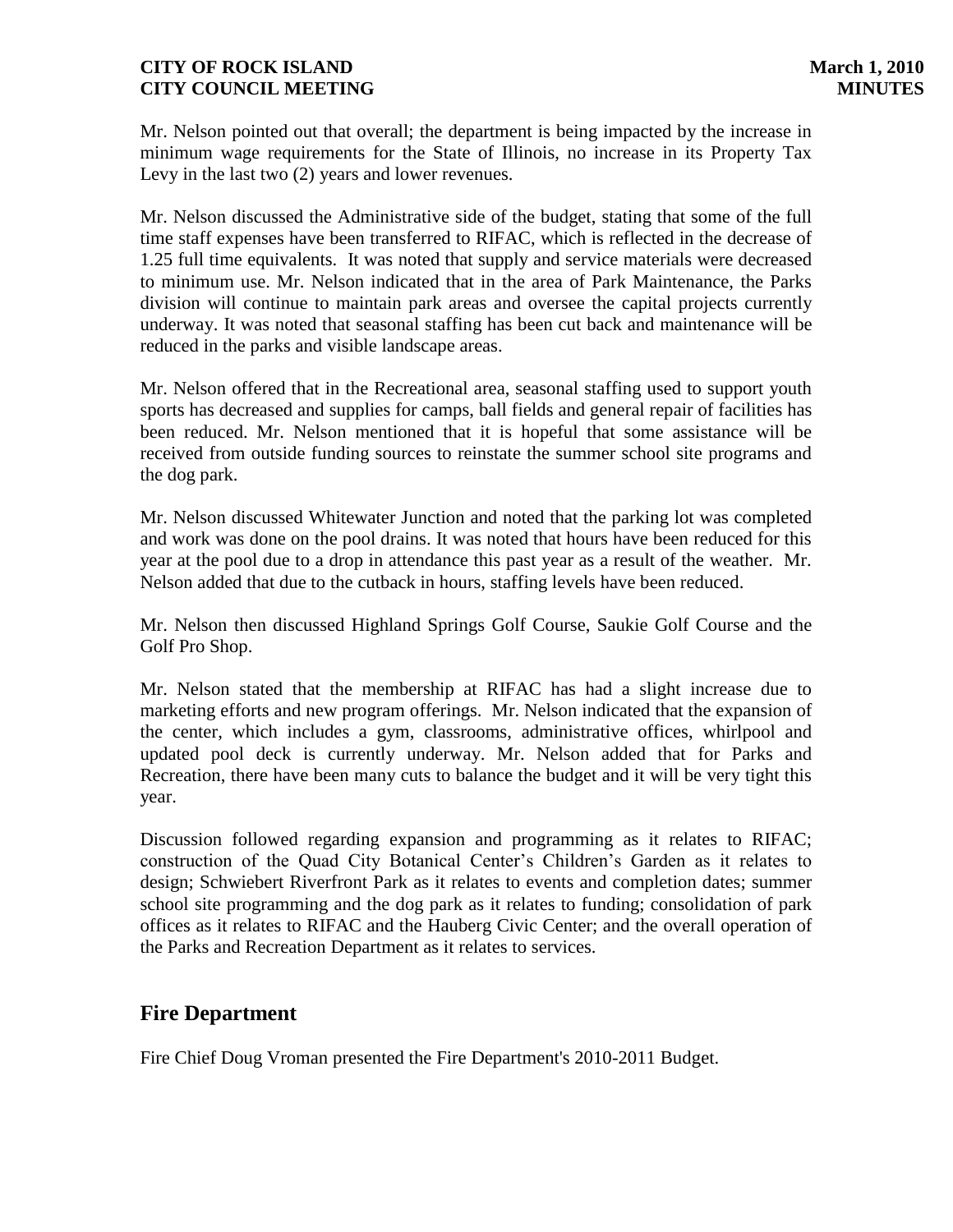Chief Vroman stated that the Fire Department is staffed with one (1) position open that is included in the proposed budget for the coming year. It was noted that all current services will continue. Chief Vroman discussed Advanced Life Support (ALS) first response and ALS ambulance transport services. Chief Vroman indicated that the ALS first response has been fine tuned and it has been an outstanding year for results in the program. It was noted that the Lights and Sirens program and Safe Kids program are still included in the proposed budget. Chief Vroman pointed out that both of these programs have generated a lot of positive feedback.

Fire Chief Vroman discussed MABAS 43 as it relates to training, catastrophic events, other types of emergencies and joint training as it relates to area wide emergencies.

Chief Vroman stated that the Fire Department has worked hard on cutting items from the budget, while at the same time monitoring services and staffing levels. It was noted that the training budget has been trimmed and infrastructure maintenance has taken a hit. The Chief indicated that emergency generators were taken out of the budget to reduce the gap, but there is a grant application pending for those generators.

Chief Vroman discussed several long-term issues concerning the Fire Department as it relates to infrastructure repairs and funding. The Chief noted that there are opportunities through the State Fire Marshal's Office for some emergency operation center grant money for upgrading one of the facilities. The Chief commented that the department just submitted a small tools and equipment grant application through the State Fire Marshal's Office and noted that other pending grant applications include one for a rescue vehicle and emergency generators for all of the stations.

It was noted that several projects are underway in the Fire Department that are incorporated into the budget, which include the drainage system repair at Central Fire House and a minor office remodel at Station #4.

Council discussion followed regarding grants as relates to outside sources of funding and the Foreign Fire Tax Fund. In addition, Council discussed equipment, supplies and training as it relates to services, cuts and structural fire fighting.

# **EXECUTIVE SESSION**

A motion was made by Alderman Austin and seconded by Alderwoman Murphy to recess to Executive Session on matters of Personnel and Litigation. The motion carried on a roll call vote. Those voting Aye being, Alderman Brooks, Alderman Conroy, Alderman Foley, Tollenaer, Alderman Jones, Alderwoman Murphy and Alderman Austin; those voting No, none. The meeting was recessed at 6:11 p.m.

Mayor Pauley reconvened the regular meeting at 6:31 p.m.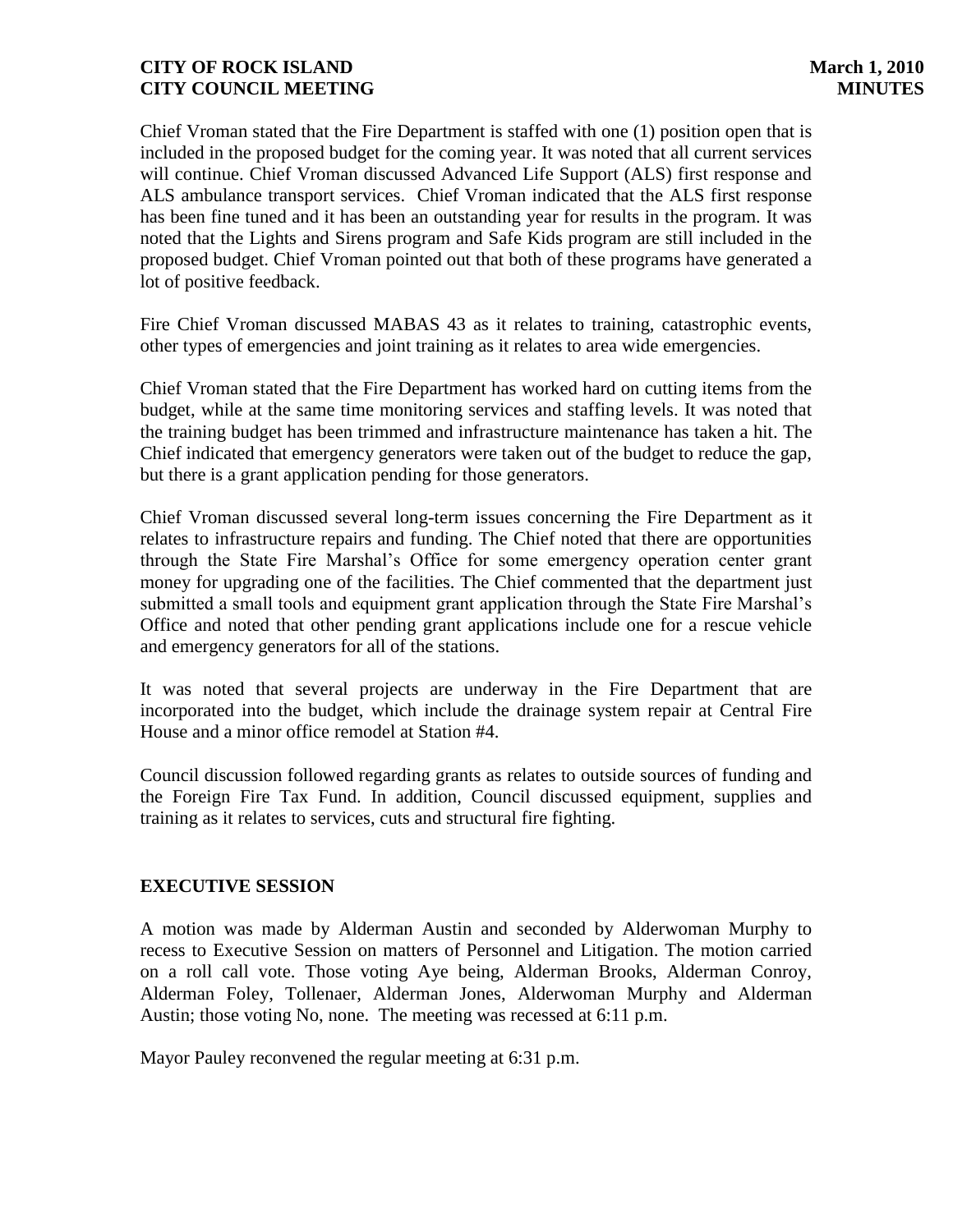# **ADJOURNMENT**

A motion made by Alderman Foley and seconded by Alderman Jones to adjourn the meeting carried on a roll call vote. Those voting Aye being Alderman Brooks, Alderman Conroy, Alderman Foley, Alderman Tollenaer, Alderman Jones, Alderwoman Murphy and Alderman Austin; those voting No, none. The meeting was adjourned at 6:32 p. m.

> \_\_\_\_\_\_\_\_\_\_\_\_\_\_\_\_\_\_\_\_\_\_\_\_\_\_\_ Aleisha L. Patchin, City Clerk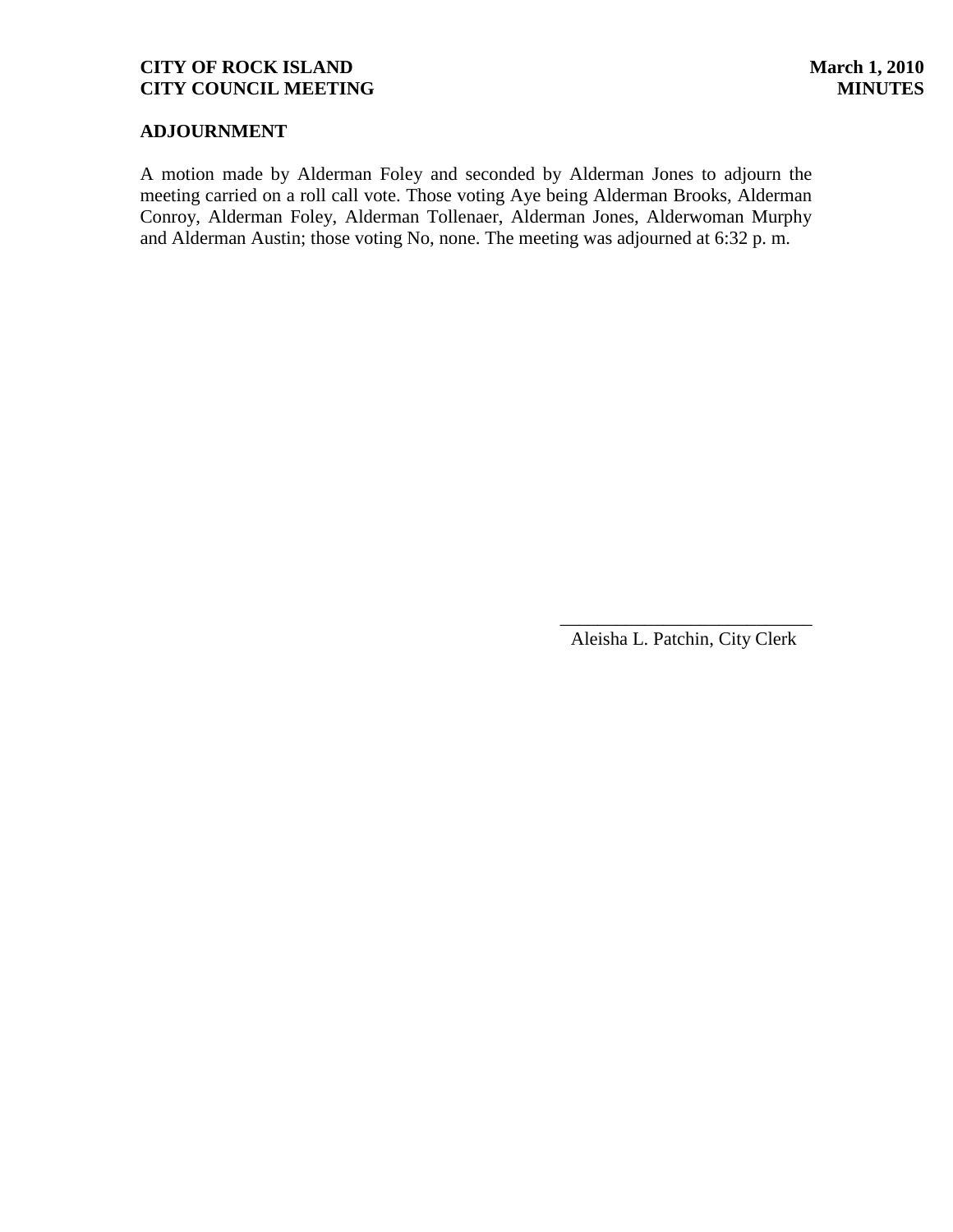Rock Island City Council met in regular session at 6:45 p.m. in the Council Chambers of Rock Island City Hall. Present were Mayor Dennis E. Pauley, presiding, and Aldermen Terry M.A. Brooks I, David Conroy, P.J. Foley, Stephen L. Tollenaer, Jason W. Jones, Joy Murphy and Charles O. Austin III. City Manager John Phillips was also present.

### **Introductory Proceedings**

Mayor Pauley called the meeting to order and led in the Pledge of Allegiance to the Flag of the United States of America. Alderwoman Murphy gave the Invocation.

### Agenda Item #5 **Minutes of the Meeting of February 15, 2010 and Minutes of the Special Meeting of February 22, 2010.**

A motion was made by Alderman Austin and seconded by Alderman Foley to approve the Minutes of the Meeting of February 15, 2010 and Minutes of the Special Meeting of February 22, 2010 as printed. The motion carried by the following Aye and No vote; those voting Aye being Alderman Brooks, Alderman Conroy, Alderman Foley, Alderman Tollenaer, Alderman Jones, Alderwoman Murphy and Alderman Austin; those voting No, none.

# Agenda Item #6 **Update Rock Island by Mayor Pauley.**

Mayor Pauley stated that a Trivia Night was hosted by the City on February  $19<sup>th</sup>$  to raise money for the Rock Island Center for Math and Science (RICMS), which is the City's Adopt-A-School partner. It was noted that the event raised \$1,800.00. Mayor Pauley offered that the funding will be used to purchase Christmas gifts for the students and possibly a permanent gift at their new school.

Mayor Pauley indicated that the City held its annual Industrial Pretreatment Awards on February  $24<sup>th</sup>$  at 2:30 p.m. The Mayor added that Certificates of Achievement were presented to representatives of eight (8) Rock Island industries for maintaining compliance with the federally mandated Industrial Pretreatment Program during 2009. The organizations receiving certificates included; Illinois Oil Products, Inc., Berge Plating Works, Inc., Johnson Oil Company, McLaughlin Body Company, Norcross Safety Products, LLC., Rock Island Arsenal, Wear Cote International, Inc. and Miller Container Corporation.

Mayor Pauley explained that the USEPA mandated Industrial Pretreatment Program requires certain categories of industries and other industries of concern to pre-treat their wastewater prior to discharge into the sewer system. It was noted that municipalities are generally given the responsibility of administering the federal program at the local level. The Mayor offered that the pretreatment of industrial wastewater helps protect the sewer system, ensure worker safety, encourages industrial pollution prevention programs, helps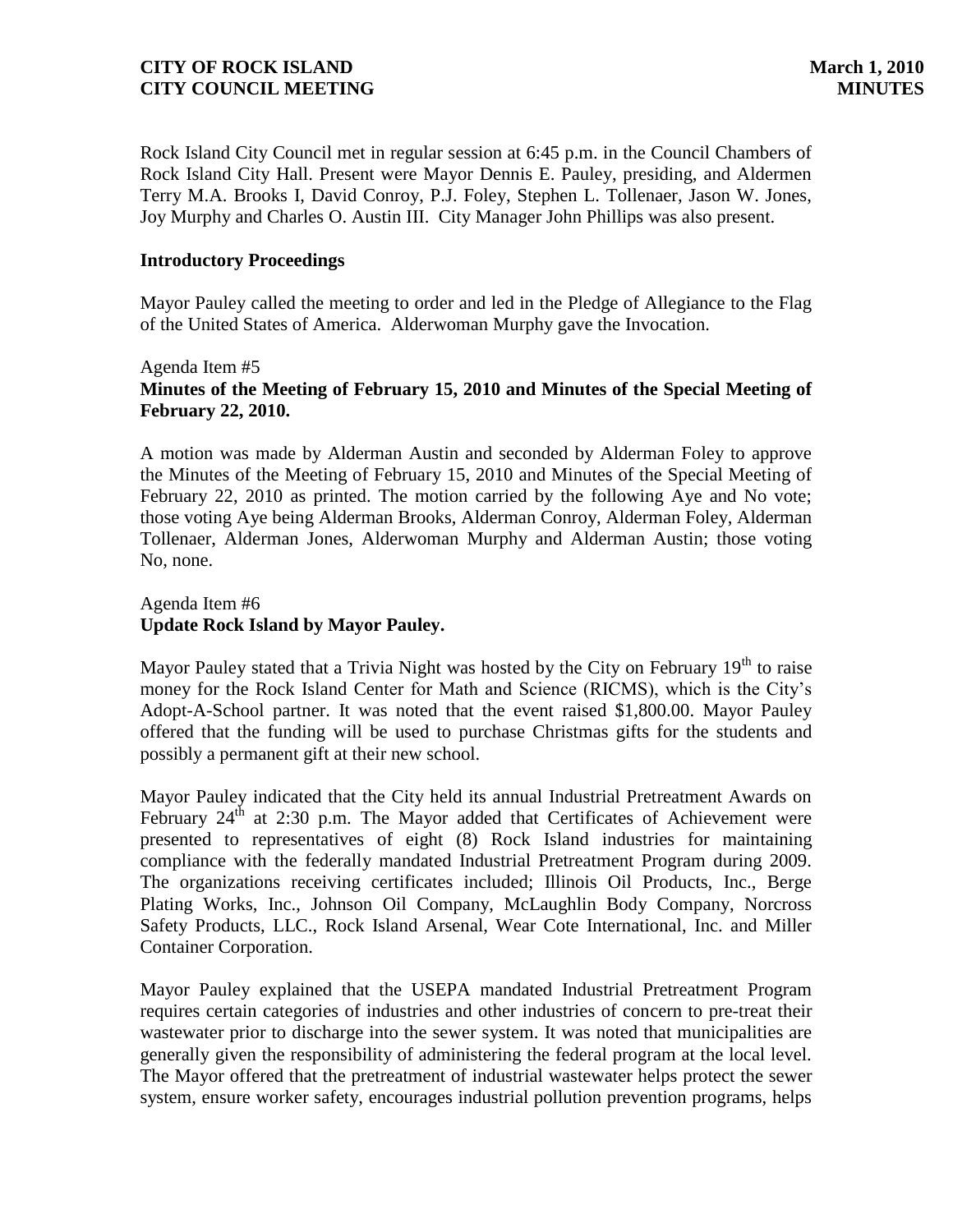maintain the beneficial use of sewer sludge and helps to ensure that wastewater plant operations meet discharge standards.

It was noted that the Rock Island County Waste Management Agency will start offering free curbside appliance and used tire pick-ups again on March  $1<sup>st</sup>$ . Mayor Pauley stated that residents should call (877) 934-5378 (toll free number) to schedule a pick-up. The Mayor added that a new 10 year contract with Weikert Iron and Metal Recycling will allow residents to have up to four (4) appliances and 10 passenger vehicle tires picked up each year.

Mayor Pauley offered that Rock Island Parks and Recreation will offer various activities in the month of March. The activities include; youth-spring soccer and an American girl party. It was noted that adult activities include; scrapbooking for beginners, ballroom dancing, Italian cooking demonstrations and wine tasting. It was noted that for more information go to ePark at [www.rigov.org](http://www.rigov.org/) or call (309) 732-PARK. The Mayor commented that pre-registration is required for all programs.

# Agenda Item #7 **CLAIMS**

It was moved by Alderman Austin, seconded by Alderman Foley to accept the following reports and authorize payment as recommended. The motion carried by the following Aye and No vote: those voting Aye being Alderman Brooks, Alderman Conroy, Alderman Foley, Alderman Tollenaer, Alderman Jones, Alderwoman Murphy and Alderman Austin; those voting No, none.

- a. Report from the Administrative Services Department regarding payment in the amount of \$10,768.00 to Konecky, Koenig, Kutsunis and Weng for legal services rendered for February 2010.
- b. Report from the Administrative Services Department regarding payment in the amount of \$1,851.05 to Angela Ward for General Liability Claims.
- c. Report from the Public Works Department regarding payment in the amount of \$12,827.00 to Brown Traffic Products for emergency traffic signal repair parts for the intersection of IL. 92 and Jumer Drive. (029)
- d. Report from the Public Works Department regarding payment in the amount of \$15,750.00 to Elliot Equipment for the rental of two (2) refuse packers for the 2009 Fall Leaf Collection. (053)

Agenda Item #8

**Claims for the weeks of February 12 through February 25 in the amount of \$1,426,752.26.**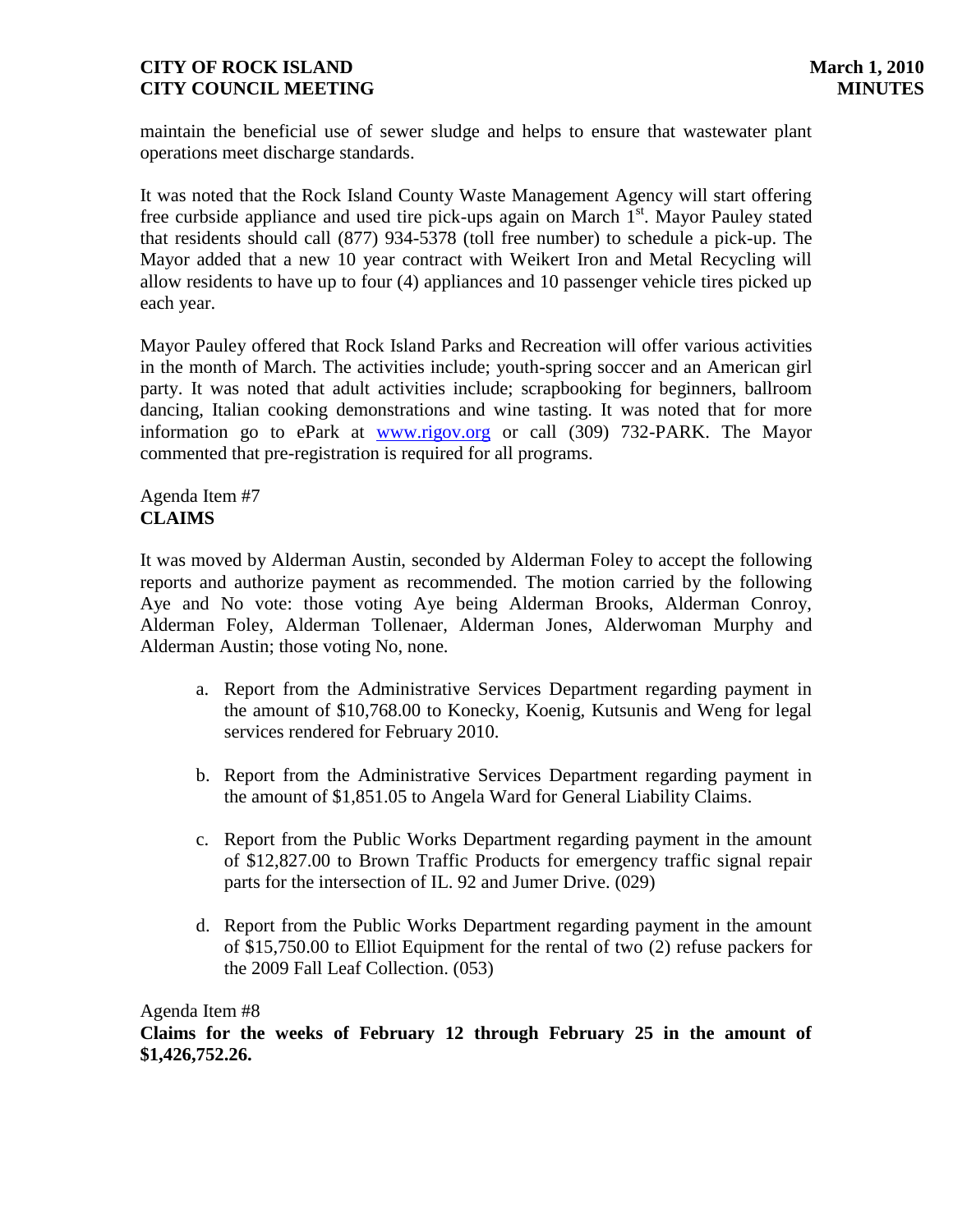Alderman Tollenaer moved and Alderman Conroy seconded to allow the claims. The motion carried by the following Aye and No vote: those voting Aye being Alderman Brooks, Alderman Conroy, Alderman Foley, Alderman Tollenaer, Alderman Jones, Alderwoman Murphy and Alderman Austin; those voting No, none.

### Agenda Item #9 **Payroll for the weeks of February 8 through February 21 in the amount of \$1,218,295.61.**

Alderman Jones moved and Alderman Tollenaer seconded to allow the payroll. The motion carried by the following Aye and No vote: those voting Aye being Alderman Brooks, Alderman Conroy, Alderman Foley, Alderman Tollenaer, Alderman Jones, Alderwoman Murphy and Alderman Austin; those voting No, none.

#### Agenda Item #10

# **Report from the Public Works Department regarding bids for the purchase of a pole camera, recommending the bid be awarded to Key Equipment and Supply Company in the amount of \$11,995.00.**

It was moved by Alderwoman Murphy, seconded by Alderman Austin to award the bid as recommended and authorize purchase. The motion carried by the following Aye and No vote: those voting Aye being Alderman Brooks, Alderman Conroy, Alderman Foley, Alderman Tollenaer, Alderman Jones, Alderwoman Murphy and Alderman Austin; those voting No, none.

#### Agenda Item #11

### **Report from the Public Works Department regarding a contract with Symbiont for design services related to the new Municipal Services Division facility in the amount of \$335,500.00.**

Alderwoman Murphy moved and Alderman Jones seconded to approve the design contract with Symbiont as recommended and authorize the City Manager to execute the contract documents. The motion carried by the following Aye and No vote: those voting Aye being Alderman Brooks, Alderman Conroy, Alderman Foley, Alderman Tollenaer, Alderman Jones, Alderwoman Murphy and Alderman Austin; those voting No, none.

### Agenda Item #12

### **Report from the Community and Economic Development Department regarding a development agreement with Phil Scott, recommending committing \$20,000.00 of Downtown TIF funds to create one apartment at 2106 4th Avenue.**

It was moved by Alderman Tollenaer, seconded by Alderwoman Murphy to approve the agreement as recommended, subject to acquiring the property, obtaining insurance and paying property taxes and authorize the City Manager to execute to the contract documents. The motion carried by the following Aye and No vote: those voting Aye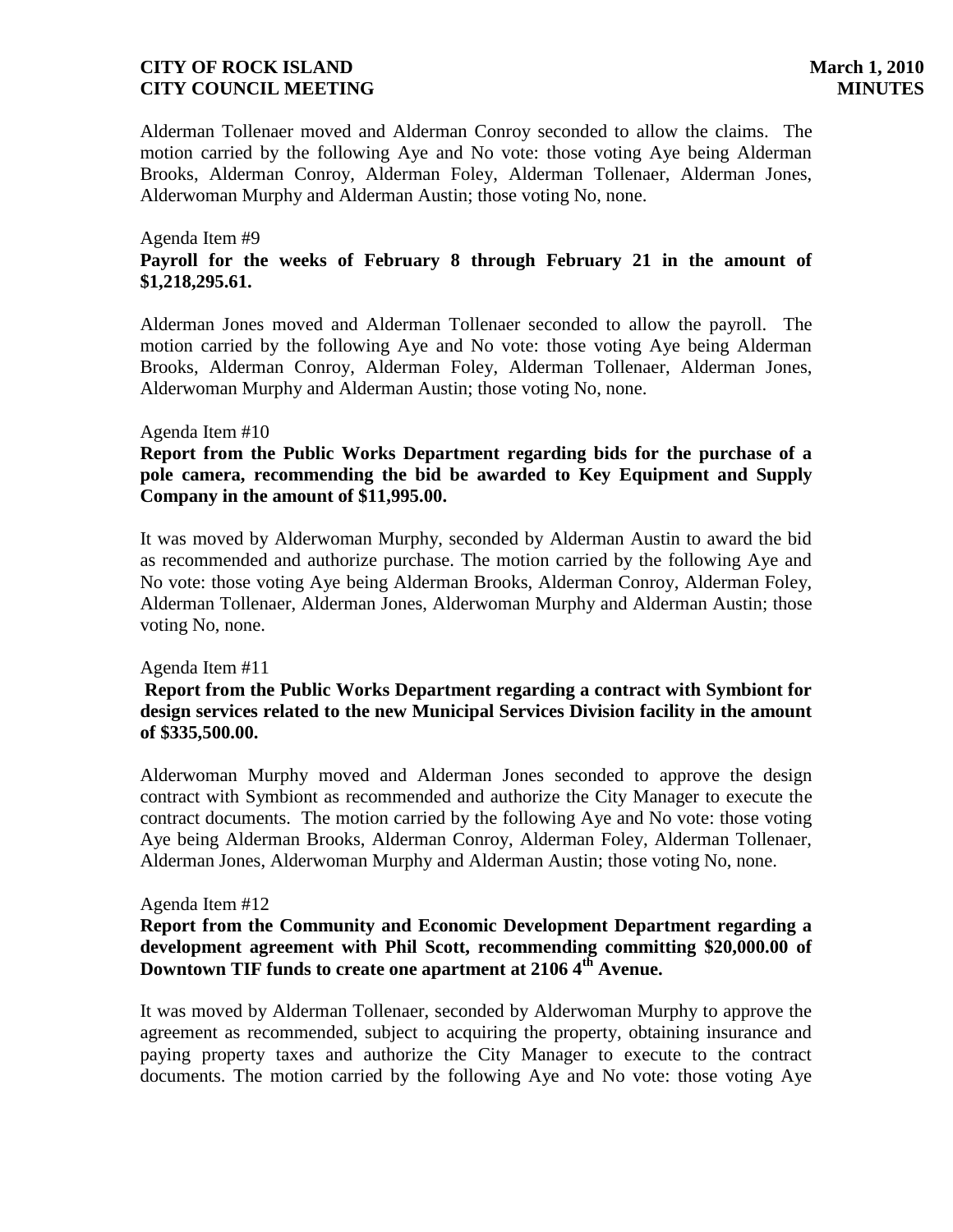being Alderman Brooks, Alderman Conroy, Alderman Foley, Alderman Tollenaer, Alderman Jones, Alderwoman Murphy and Alderman Austin; those voting No, none.

#### Agenda Item #13

# **Report from the Community and Economic Development Department regarding an agreement with Robert Anderson, owner of City Limits Saloon and Grill.**

Alderman Conroy moved and Alderman Jones seconded to approve the agreement as recommended and authorize the City Manager to execute the contract documents. The motion carried by the following Aye and No vote: those voting Aye being Alderman Brooks, Alderman Conroy, Alderman Foley, Alderman Tollenaer, Alderman Jones, Alderwoman Murphy and Alderman Austin; those voting No, none.

#### Agenda Item #14

# **Report from the Finance Department regarding an adjustment to the Fiscal Year 2010 Budget, recommending an adjustment to the Debt Service Fund in the amount of \$18,000.00.**

It was moved by Alderman Conroy, seconded by Alderman Foley to approve the adjustment as recommended. The motion carried by the following Aye and No vote: those voting Aye being Alderman Brooks, Alderman Conroy, Alderman Foley, Alderman Tollenaer, Alderman Jones, Alderwoman Murphy and Alderman Austin; those voting No, none.

#### Agenda Item #15

### **Report from the Finance Department regarding an adjustment to the Fiscal Year 2010 Budget, recommending an adjustment to the Self-Insurance Fund in the amount of \$172,000.00.**

Alderman Foley moved and Alderman Tollenaer seconded to approve the adjustment as recommended. The motion carried by the following Aye and No vote: those voting Aye being Alderman Brooks, Alderman Conroy, Alderman Foley, Alderman Tollenaer, Alderman Jones, Alderwoman Murphy and Alderman Austin; those voting No, none.

#### Agenda Item #16

### **Report from the Parks and Recreation Department regarding acceptance of the Saukie Golf Course property in the form of a Trustee's Deed from Quad City Bank & Trust as Trustee of the Richard A. Welch Trust.**

It was moved by Alderman Tollenaer, seconded by Alderman Conroy to approve the acceptance of the Saukie Golf Course property in the form of Trustee's Deed as recommended and refer to the City Attorney for an Ordinance.

Alderman Austin commented that this was made possible by the generosity of a gentleman that passed away 35 years ago and had the best interest of Rock Island in his mind and heart.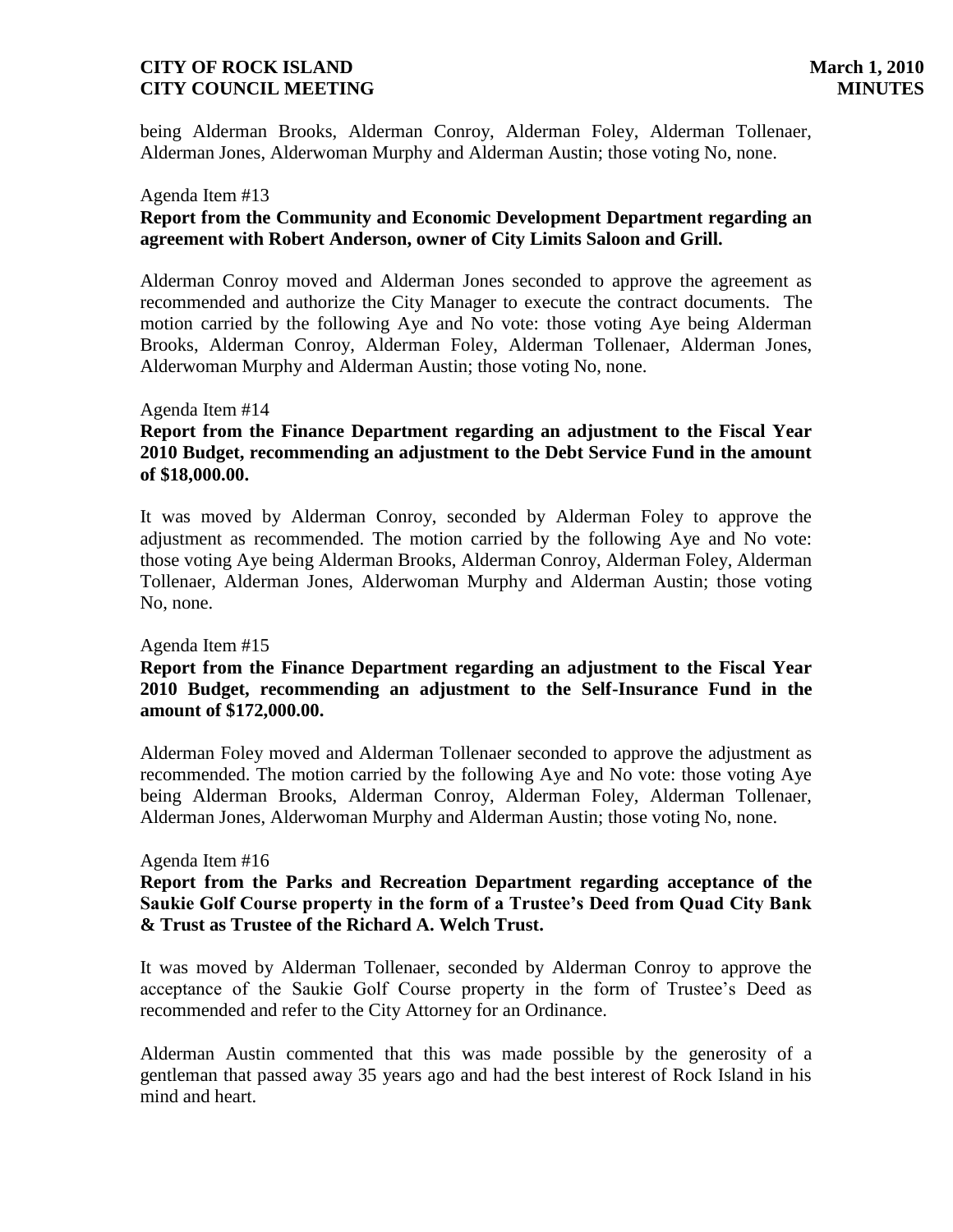After comments, the motion carried by the following Aye and No vote: those voting Aye being Alderman Brooks, Alderman Conroy, Alderman Foley, Alderman Tollenaer, Alderman Jones, Alderwoman Murphy and Alderman Austin; those voting No, none.

#### Agenda Item #17

### **Report from the Public Works Department regarding abandonment of a utility easement located at the Rock Island Industrial Park.**

Alderwoman Murphy moved and Alderman Austin seconded to approve the abandonment of the easement as recommended and refer to the City Attorney for an Ordinance. The motion carried by the following Aye and No vote: those voting Aye being Alderman Brooks, Alderman Conroy, Alderman Foley, Alderman Tollenaer, Alderman Jones, Alderwoman Murphy and Alderman Austin; those voting No, none.

#### Agenda Item #18

## **Report from the Traffic Engineering Committee regarding a request to remove residential parking on 23rd Street between 18th and 20½ Avenue.**

It was moved by Alderman Foley, seconded by Alderwoman Murphy to approve the request as recommended and refer to the City Attorney for an Ordinance.

Discussion followed with Alderman Austin stating that there was a petition that was received in favor of removing residential parking on  $23<sup>rd</sup>$  Street between  $18<sup>th</sup>$  and  $20<sup>1</sup>$ /<sub>2</sub> Avenue, but Alderman Austin inquired as to whether there was anyone in opposition to this request.

Mr. Frank Plumb of 1854 23<sup>rd</sup> Street stepped forward.

Mr. Plumb stated that years ago, the neighborhood initiated the request that residential parking on  $23^{\text{rd}}$  Street between  $18^{\text{th}}$  and  $20\frac{1}{2}$  Avenue be implemented because the Police Department had stated that implementing residential parking was the best way to eliminate the problems that were occurring in the neighborhood at that time. Mr. Plumb indicated that since that time, the neighborhood does not have those types of problems any longer.

Mr. Plumb stated that now, neighbors are coming to him complaining that they are receiving tickets when they have family gatherings. Mr. Plumb explained that almost everyone is in favor of the removal of this residential parking. It was noted that there were a few neighbors that Mr. Plumb repeatedly tried to contact, but was unable to reach. Mr. Plumb stated that no one that he knows of is in opposition to the request.

Alderman Foley stated that this street is in his Ward and he has not been contacted by anyone that is in opposition to this request.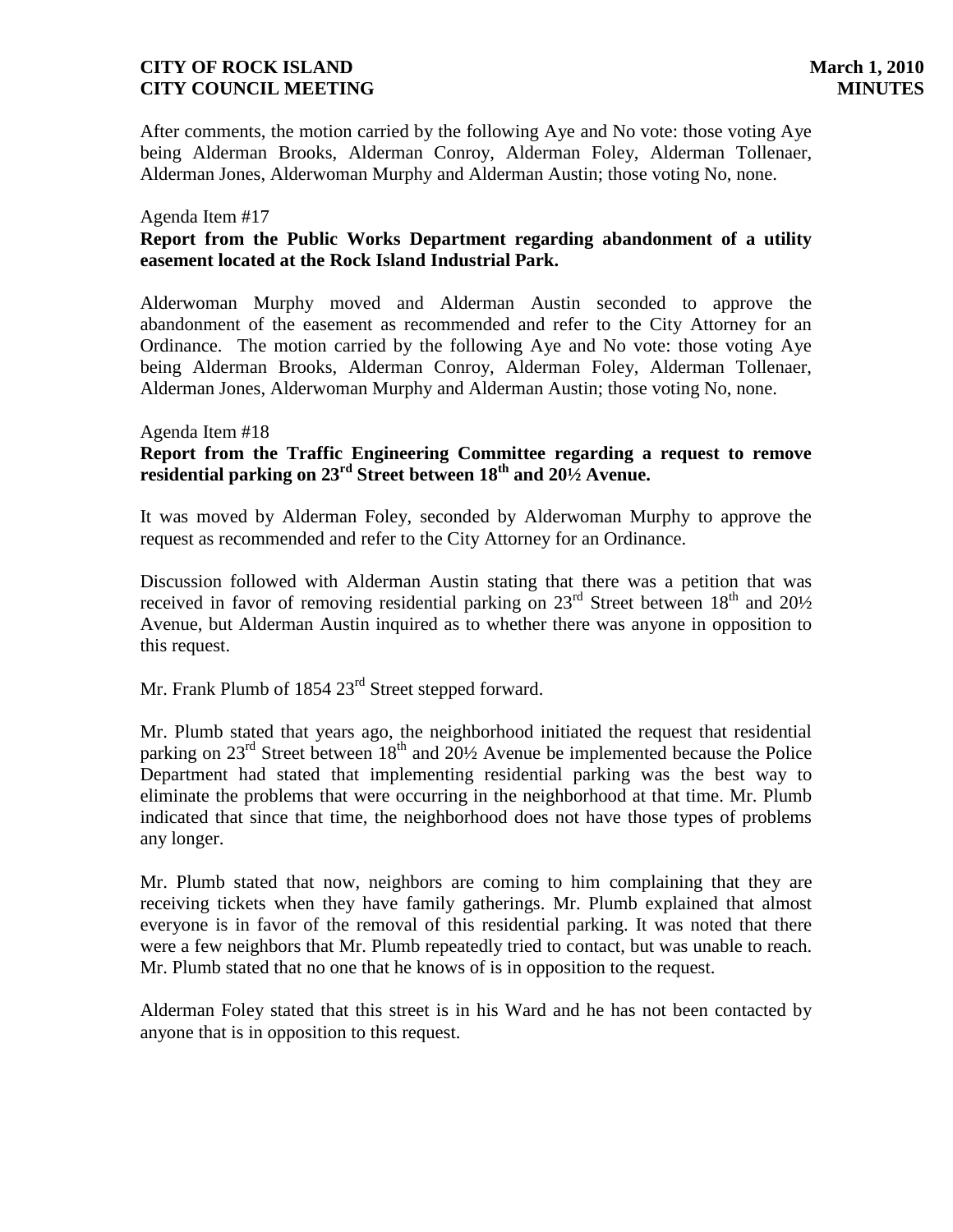After discussion, the motion carried by the following Aye and No vote: those voting Aye being Alderman Brooks, Alderman Conroy, Alderman Foley, Alderman Tollenaer, Alderman Jones, Alderwoman Murphy and Alderman Austin; those voting No, none.

#### Agenda Item #19

# **Report from the Traffic Engineering Committee regarding a request for the installation of a handicapped parking space at 1603 13th Avenue.**

Alderwoman Murphy moved and Alderman Foley seconded to approve the request as recommended and refer to the City Attorney for an Ordinance. The motion carried by the following Aye and No vote: those voting Aye being Alderman Brooks, Alderman Conroy, Alderman Foley, Alderman Tollenaer, Alderman Jones, Alderwoman Murphy and Alderman Austin; those voting No, none.

#### Agenda Item #20

# **Report from the Traffic Engineering Committee regarding a request to retain a handicapped parking space at 4529 14th Avenue.**

It was moved by Alderwoman Murphy, seconded by Alderman Austin to approve the request as recommended and refer to the City Attorney for an Ordinance. The motion carried by the following Aye and No vote: those voting Aye being Alderman Brooks, Alderman Conroy, Alderman Foley, Alderman Tollenaer, Alderman Jones, Alderwoman Murphy and Alderman Austin; those voting No, none.

### Agenda Item #21 **Items from the City Manager's Memorandum Packet.**

Mr. Phillips inquired upon Finance Director Bill Scott to review the January 2010 Management Report and the Tax Penalty Exposure Review that was included in the memo packet.

Mr. Scott explained that the January Management Report is on target at 83%. It was noted that both revenues and expenses in the General Fund are at 80%, which is very close to the benchmark. Mr. Scott indicated that there is some slippage in the taxes that are being followed from the December shortfall. The December shortfall was reported at \$630,000.00 and \$785,000.00 was reported for January. Mr. Scott explained that the problem taxes are the Income Tax, Use Tax and Utility Tax. It was noted that the Income Tax has improved a little; it was reported at \$430,000.00 for January. Mr. Scott added that the Use Tax that reported at a shortfall of \$99,000.00 does not look like it will improve. Mr. Scott indicated that it is expected that there will be some improvement in the Utility Tax that is received.

Mr. Scott commented on the timeliness of receipts. It was explained that the State of Illinois has not been making timely payments to taxing bodies. The taxes that are received from the State include; Income Tax, Replacement Tax, Sales Tax and Use Tax in which the State collects and distributes to the City. Mr. Scott noted that the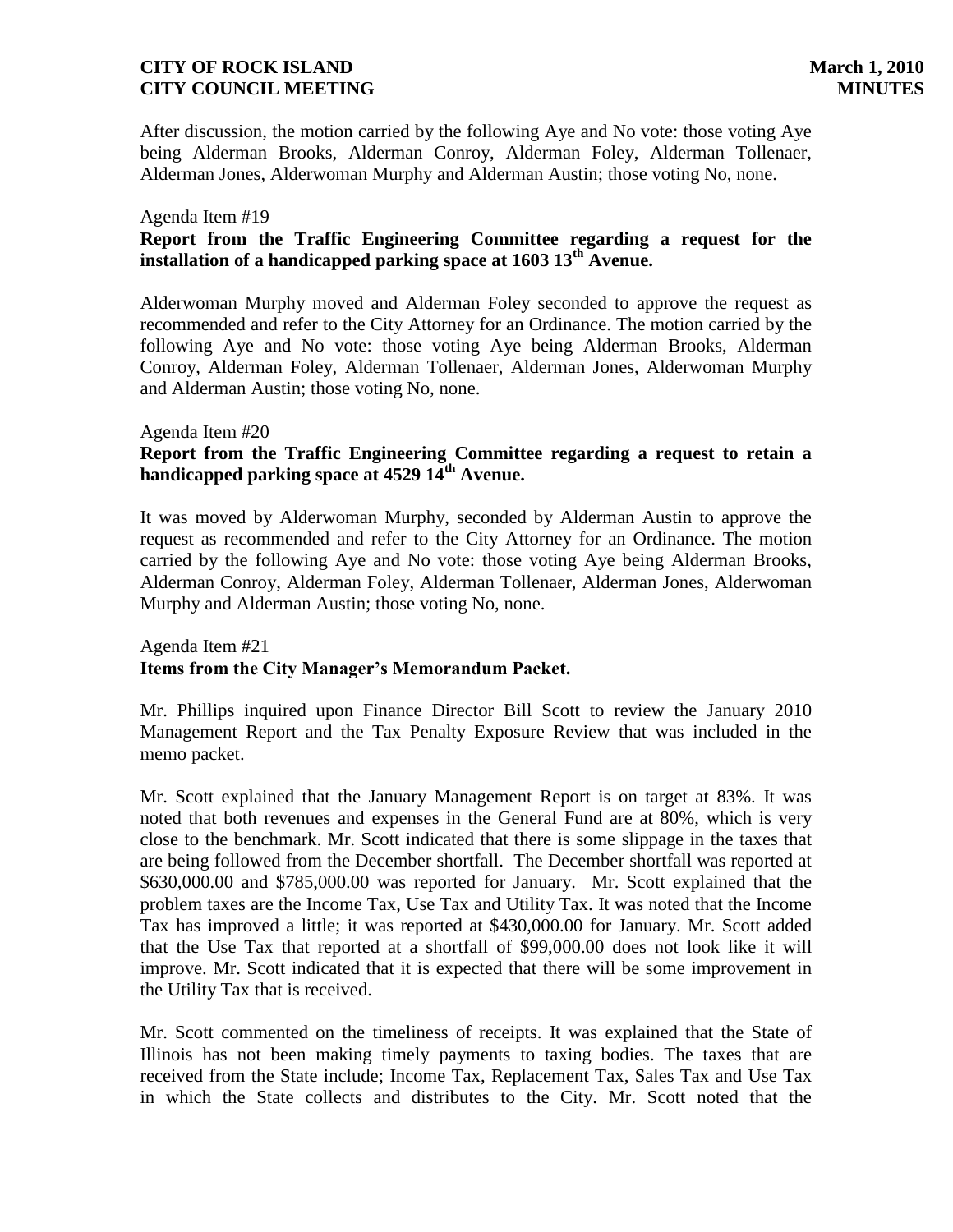Replacement Tax and Use Tax are received on a timely basis. However, the Income Tax has not been received on a timely basis. It was noted that the amount that the City is reporting for income through January is \$2,185,000.00. It was noted that this reflects the October voucher, which was paid in November. Since that time, the City has not received payment for November, December and January. Mr. Scott added that these three (3) months total \$671,000.00. It was noted that the March voucher to be paid in April is approximately \$300,000.00.

Mr. Scott reviewed the Tax Penalty Exposure Review Report. Mr. Scott explained that the IRS has complex filing reporting requirements and every so often, the City has its auditors do a review to make sure that the City is complying with everything. This is done in case there is a potential IRS audit.

Mr. Scott stated that the report showed that the City is doing a good job as far as meeting the filing requirements However, there are some issues that affect several departments. Mr. Scott added that these are just minor corrections that need to be made.

Alderman Austin stated that he had the opportunity this past Saturday to go on a ride along with Police Officers. Alderman Austin stated that he enjoyed the opportunity, but did not enjoy everything he saw on the ride along.

Alderwoman Murphy reminded everyone to Shop Rock Island. Alderwoman Murphy stated that Poor Boy's Pizza and Pub is located at  $41<sup>st</sup>$  Street and  $18<sup>th</sup>$  Avenue. It was noted that Poor Boy's has a variety of food items and a person can dine in or carry-out. In addition, Poor Boy's delivers. Alderwoman Murphy noted that Poor Boy's serves food until midnight from Sunday through Thursday, and on Friday and Saturday, food is served until 1:00 a.m. Their bar area is open until 2:00 a.m on Sunday through Thursday and Friday and Saturday until 3:00 a.m.

Alderwoman Murphy also reminded everyone about the 350 project. It was noted that all Rock Island residents are asked to spend \$50.00 a month in three (3) Rock Island businesses. This will help to keep locally owned family businesses vibrant during these tough economic times.

## Agenda Item #22 **Other Business**

Ms. Kathleen Kilbride of 1829 4<sup>th</sup> Avenue, Apartment 106 at Sala Flats stepped forward. Ms. Kilbride voiced concerns regarding snow and ice removal concerning the alley behind the Sala Building between  $3<sup>rd</sup>$  and  $4<sup>th</sup>$  Avenue and  $18<sup>th</sup>$  and  $19<sup>th</sup>$  Streets. Ms. Kilbride stated that the alley is the main entrance into her building, and it becomes very icy at times and is never salted. Ms. Kilbride submitted a petition to Council of approximately 62 signatures of people that use the alley on a daily basis.

City Manager Phillips stated that the City has not provided snow removal services for alleys in the past. Mr. Phillips stated that the City will look at the request.